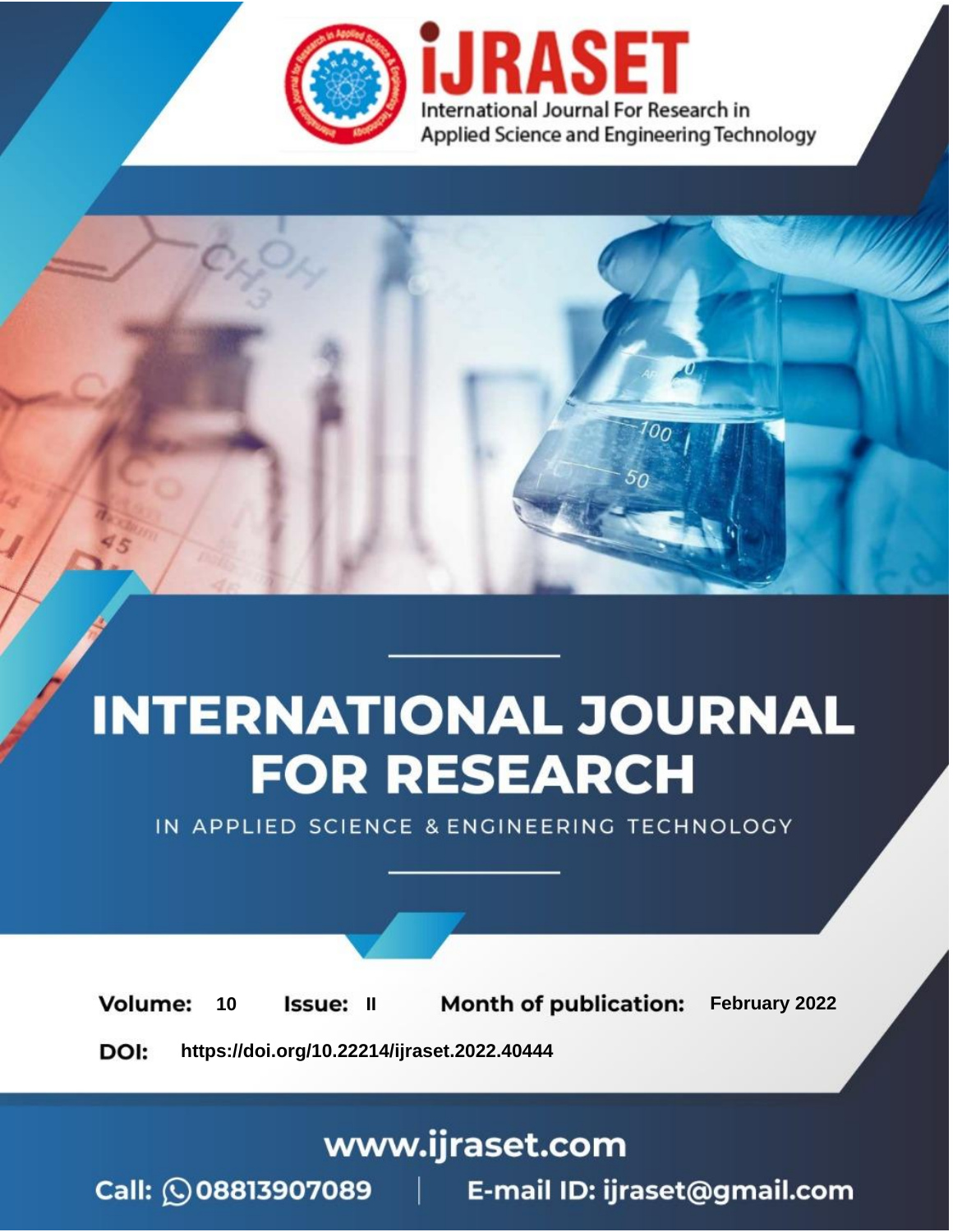

International Journal for Research in Applied Science & Engineering Technology (IJRASET**)**

 *ISSN: 2321-9653; IC Value: 45.98; SJ Impact Factor: 7.538 Volume 10 Issue II Feb 2022- Available at www.ijraset.com*

### **Design of All-Terrain Vehicle**

Prof. Mayur Shelke<sup>1</sup>, Gaurav Soni<sup>2</sup>, Kartik Dhengre<sup>3</sup>, Satyam Gabhane<sup>4</sup>, Dashmesh Gabhane<sup>5</sup>, Sakshi Talware<sup>6</sup>, Harish Iver<sup>'</sup>

*1, 2, 3, 4, 5, 6, 7Mechanical Department, K. D. K. College of Engineering, Nagpur*

*Abstract: This study aimed to deal with designing and analysis of an ATV (All-Terrain Vehicle) Frame. An ATV is designed in order to run on various terrains such as soil, gravel, pebbles, etc. so due to difficult terrain our main focus was on driver safety and better ergonomics at the same time. As the load acting on the frame is directly proportional to the weight of the frame we also considered the factor of weight depletion as a key area of focus. In order to achieve proper parameters, and satisfy driver safety and reduce weight correct alternative of material was required to be concluded.*

#### **I. INTRODUCTION**

ATV, an All-terrain vehicle is a vehicle designed to handle a wide variety of terrain than most other vehicles. The main objective of our project is to design and analyze an ATV and view its versatility, safety, durability, and high performance like an off-road vehicle. The design of this ATV is based on the principles of engineering science to express their knowledge in the automotive. We will design an all-terrain vehicle that meets international standards and is also cost-effective and try to optimize every parameter considering its effects on the performance of another component of the vehicle. Our project is confined only to the design  $\&$ analysis of chassis (Roll cage), Braking, Steering & Suspension systems of the vehicle. Transmission & Fabrication methods are not incorporated here.

#### **II. MATERIAL USED**

The material used in the designing and developing this project is AISI 4130. This steel provides the necessary strength. This metal is merged with both iron and carbon elements along with manganese, sulphur chromium, and silicon. Due to its versatile properties. It is dominating in the current market. It is so useful that the American iron & steel industry and Society of Automotive Engineers (SAE) outlined numerous grades of steel that are made for specific purposes and denoted by 3 to 5-digit identifiers. 4130 is commonly used alloy steel.

#### *A. Physical Properties of AISI 4130*

4130 steel gets its name from specific rules outlined by SAE & AISI. The first digit i.e. 4 of 4130 alloys indicates the class of steel. The second digit i.e. 1 represents the relative percentage of this alloying element and other important secondary elements present in the material and the remaining last two digits which is 30 represent the carbon concentration. By knowing these rules of 4130 steel, 4XXX & 41XX series (chromium-molybdenum steels)with around 1% molybdenum/chromium by mass with an included 0.30% carbon.

The chemical breakdown for AISI 4130 normalized steel at  $870^{\circ}$ c is given below:

- *1)* 0.28 0.33% Carbon
- *2)* 0.7 0.9% Manganese
- *3)* 0.8 1.1% Chromium
- *4)* 0.15 0.25% Molybdenum
- *5*)  $\leq 0.04\%$  Sulphur
- *6)* 0.15 0.35% Silicon
- *7*)  $\leq 0.035\%$  Phosphorus

#### *B. Mechanical Properties OF 4130 Steel Normalized AT 870<sup>0</sup> c*

| Mechanical properties        | Metric  |
|------------------------------|---------|
| <b>Modulus of Elasticity</b> | 220 MPa |
| Ultimate tensile strength    | 731 MPa |
| Tensile yield strength       | 460 MPa |
| <b>Rockwell B Hardness</b>   | 92      |
| <b>Elongation of Break</b>   | 25.5%   |

The elastic modulus is a measure of a material's elasticity, it is a common mechanical property which is used to show material stiffness.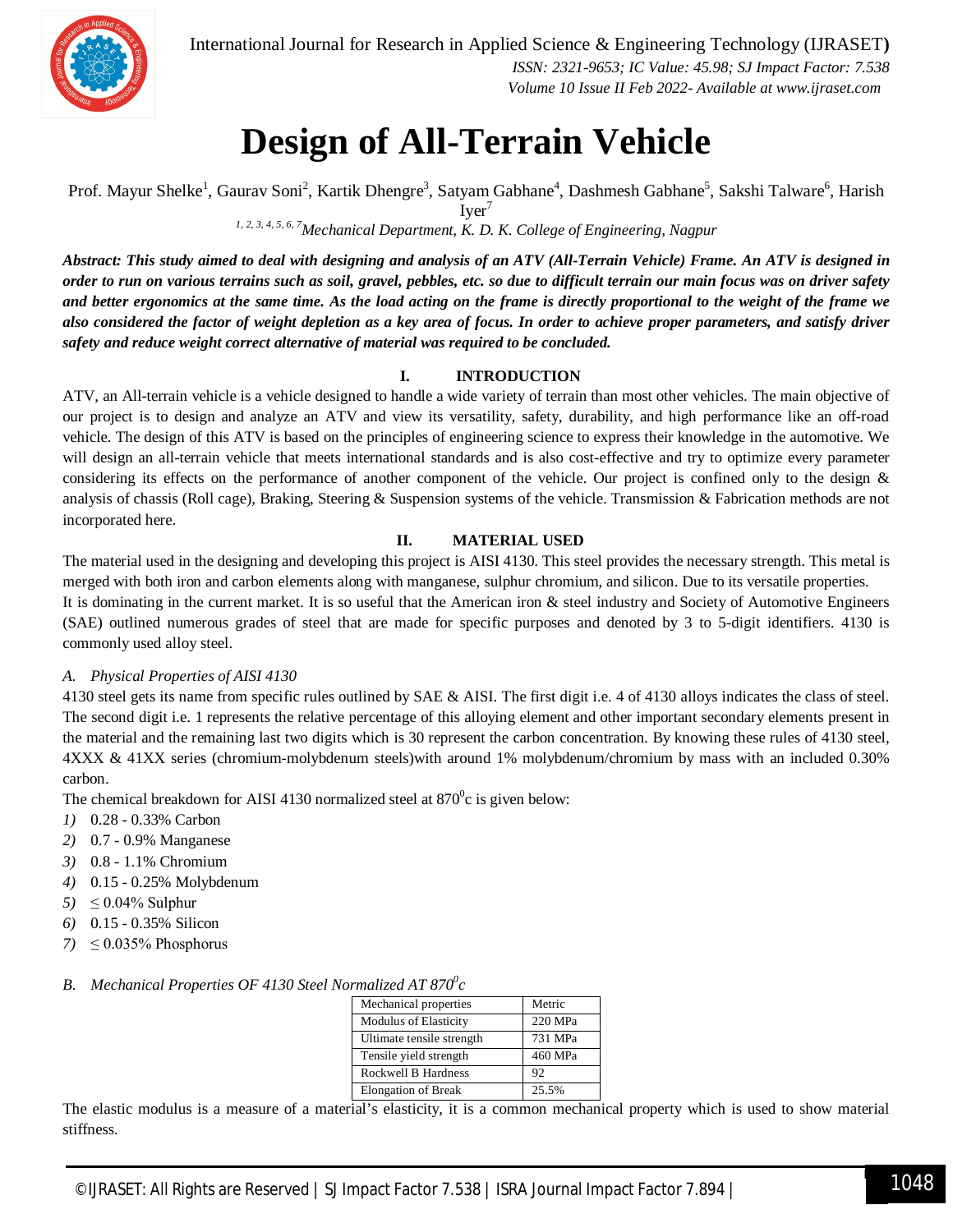

International Journal for Research in Applied Science & Engineering Technology (IJRASET**)**  *ISSN: 2321-9653; IC Value: 45.98; SJ Impact Factor: 7.538 Volume 10 Issue II Feb 2022- Available at www.ijraset.com*

#### *C. Application of 4130 Steel*

4130 alloy steel is an exceptionally tough material vital to welding, manufacturing, cutting, grinding, and other high-stress applications in industry. 4130 steel's great heat treatment characteristics impart a high toughness and, combined with its great machinability, workability and thus the reason why this steel is widely useful.

#### **III. CHASSIS AND DESIGN**

The material used to make the chassis is AISI 4130 steel. Which has good weld-ability, ductility, and hardness. While making this chassis we used arc welding and MIG welding. Chassis is the main component in ATV which bears all the weight and provides suspension, so it should have good hardness and should not be compromised with flexibility. The design of the chassis is done by Solid-works software as shown in fig. The weight of the chassis is 100kg.



#### **IV. SOLID-WORKS FUNDAMENTALS**

The Solid-Works application is mechanical design automation software that grasp's upper hand of the familiar Microsoft Windows graphical user interface. This easy-to-learn tool implement the possibility for mechanical designers to quickly sketch ideas, experiment accompanied by features and dimensions, and produce models and detailed drawings.

#### **REFERENCES**

- [1] Milliken, William F., and Douglas L., "Race C Vehicle dynamics, WarrendalePA1995 . SAE
- [2] R.S. Khurmi, J.K. Gupta "Theory of Machines", S. Chand, & Company Pvt. Ltd., Vol. 1, 14th Edition, 2014.
- [3] S.K. Gupta "A Textbook of Automobile Engineering", S. Chand & Company Pvt. Ltd., Vol. 1, 1st Edition, 2014.
- [4] Saket Bhishikar, Vatsal Gudhka, Neel Dalal, Paarth Mehta, Sunil Bhil, A.C. Mehta "Design and Simulation of 4 Wheel Steering System", International Journal of Engineering and Innovative Technology (IJEIT), Volume 3, Issue 12, June 2014